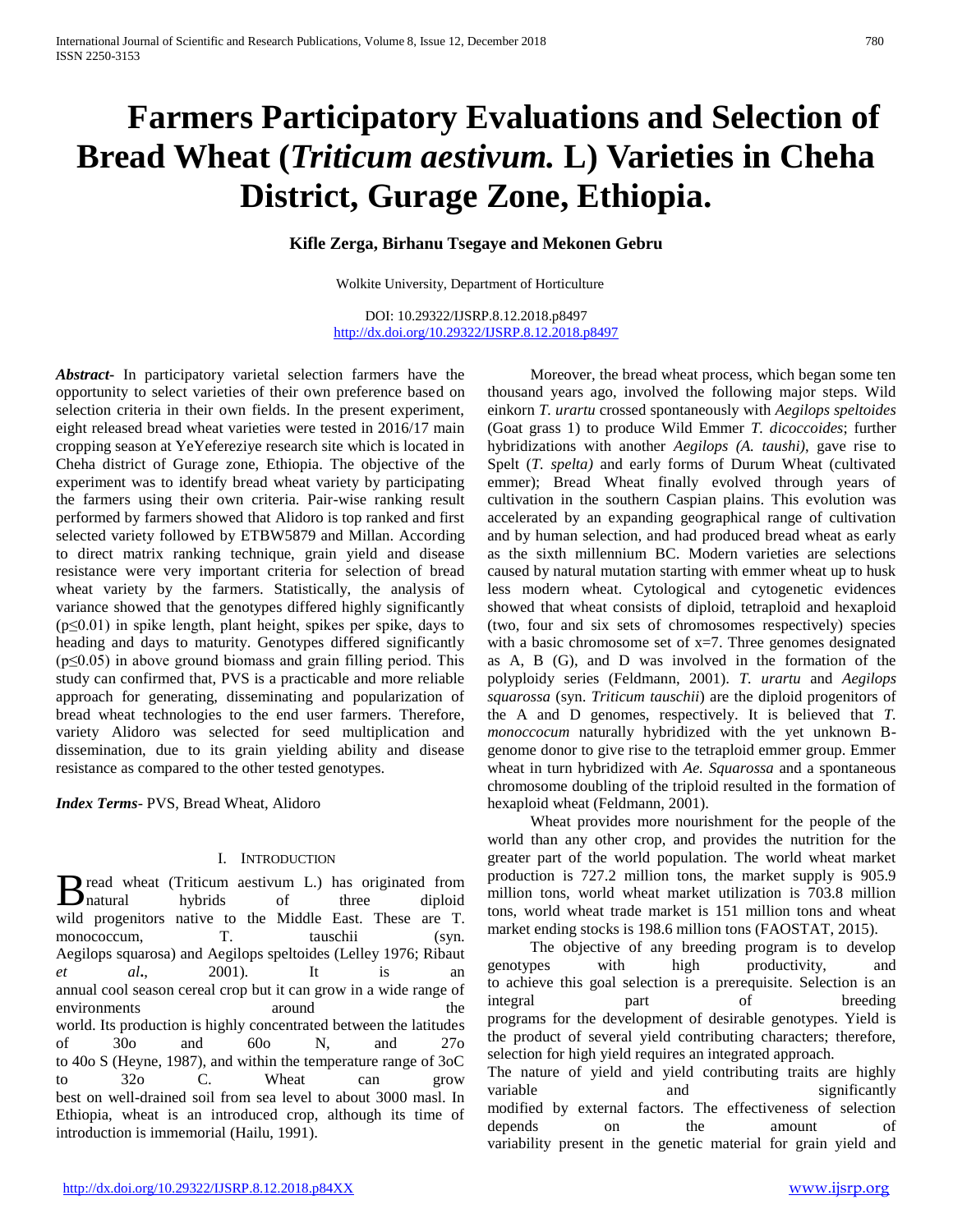related traits. Hence, estimation of variability is of prime importance (Johnson *et al***.,**  1955b).

 Wheat in Ethiopia is an important cereal crop; it ranks fourth in total area coverage and production next to teff, maize and sorghum. Around 4.23 million tons of wheat is produced on an area of 1.7 million ha and about 4.6 million farmers were involved. Oromia, Amhara, SNNP and Tigray are the major wheat producing regions in the country with the area coverage of 875641.45, 529609.63, 137294.72 and 108865.39 ha respectively. Furthermore, 86314 farmers were involved with area coverage of 14778.01 ha in Gurage Zone and more specifically 11 kebeles are wheat growing with area coverage of 7000 ha of land in cheha wereda in 2014 main production season (CSA, 2014).

 The production, productivity, and expansion of wheat has been limited. This are attributed to lack of alternative improved varieties for the different wheat growing agro-ecological zones, unavailability of sufficient and poor quality seed and poor agronomic practices which are among the technical constraints and pose great research challenges to come up with appropriate technological solutions for resource poor farmers. Diseases (Rusts, fusarium, spetoria, spot bloch), pest, poor soil fertility, new epidemics, climate change and other long term evolutional effects are also the constraints of wheat production (EIAR, 2010).

 In participatory varietal selection (PVS) farmers select finished or nearly finished products (released cultivars, varieties in advanced stages of testing, and advanced non-segregating lines) from plant breeding programs in their own fields (Muchow *et al*., 1994). A very important advantage of PVS is that the adoption of new cultivars is much faster than under the formal crop improvement and also the spread of varieties from farmerto-farmer through the local seed system, guaranteeing a further good adoption (Bellon and Reeves, 2002).

 According to Sperling *et al*. (2001), participatory crop improvement may have many advantages, such as increased and stable crop productivity, faster release and adoption of varieties, better understanding farmers' criteria for variety selection, enhanced biodiversity, increased cost effectiveness, facilitated farmers learning and empowerment. Farmers have a broad knowledge base on their environments, crops and cropping systems built up over many years and do experiments by their own and generate innovations, even though they lack control treatment for comparison and statistical tools to test the hypothesis (Bänziger *et al*., 2000). In many situations, formal seed supply has been unable to meet farmers' need, due to its limited supply capacity, a focus confined to only a few crops and varieties, or because it supplies inappropriate varieties for a specific locality.

 The dependency of farmers on a single crop variety could be due to lack of participatory variety selection activities at cooperative level and no link with technology generating research institutes to have access for varietal choice (unpublished base line survey from LSB South, 2010). Wheat seed has huge problem both in supply and quality (Gezahagn, 2008). As a result farmers are paying more for poor quality seed and traveling long distance to acquire seed of improved varieties suited for their locality, and most of Ethiopian farmers grow their own saved seeds of the local varieties.

 Previously in the study area, less priority was given to farmers for varietal choice to select and multiply variety of their own preference based on their own selection criteria. A possible option for addressing this constraint is increasing varietal portfolios through participatory variety selection and mobilizing farmers to produce good quality seed of the improved varieties suited for their environment and seed marketing at local levels. Therefore, this study was conducted with the objectives of:

1. To identify farmers' preference and selection criteria for bread wheat varieties

2. To select best performed bread wheat variety/ies based on farmers' preference

## II. MATERIALS AND METHOD

## *3.1. Site Description*

The experiment was conducted in Yefereziye Kebele situated in Cheha District, Gurage Zone of SNNPR.\

| Site         | <b>Annual Temperature</b><br>$^{\circ}$ C) |      | Annual Rainfall<br>(mm) | Location                     | Altitude |
|--------------|--------------------------------------------|------|-------------------------|------------------------------|----------|
|              | Max                                        | Min  |                         |                              |          |
| YeYefereziye | 24.37                                      | 10.2 | 1336.8                  | 08.14794N<br>&<br>037.91896E | 1980     |

# **Table 1. Location, descriptions and weather condition of the testing site.**

# *3.2. Experimental Materials*

 Experimental materials were comprised of eight bread wheat varieties released from different agricultural research center.

## **Table 2. List of the varieties, source center and year of release**

|        | <b>V</b> ariety<br>Name of | Source  | <b>Year of Release</b> |
|--------|----------------------------|---------|------------------------|
|        | TQUE96/3/PYN/BAU//MILLAN   | Sınana  | 2014                   |
| $\sim$ | 5879<br><b>ETBW</b>        | Kulumsa | 2014                   |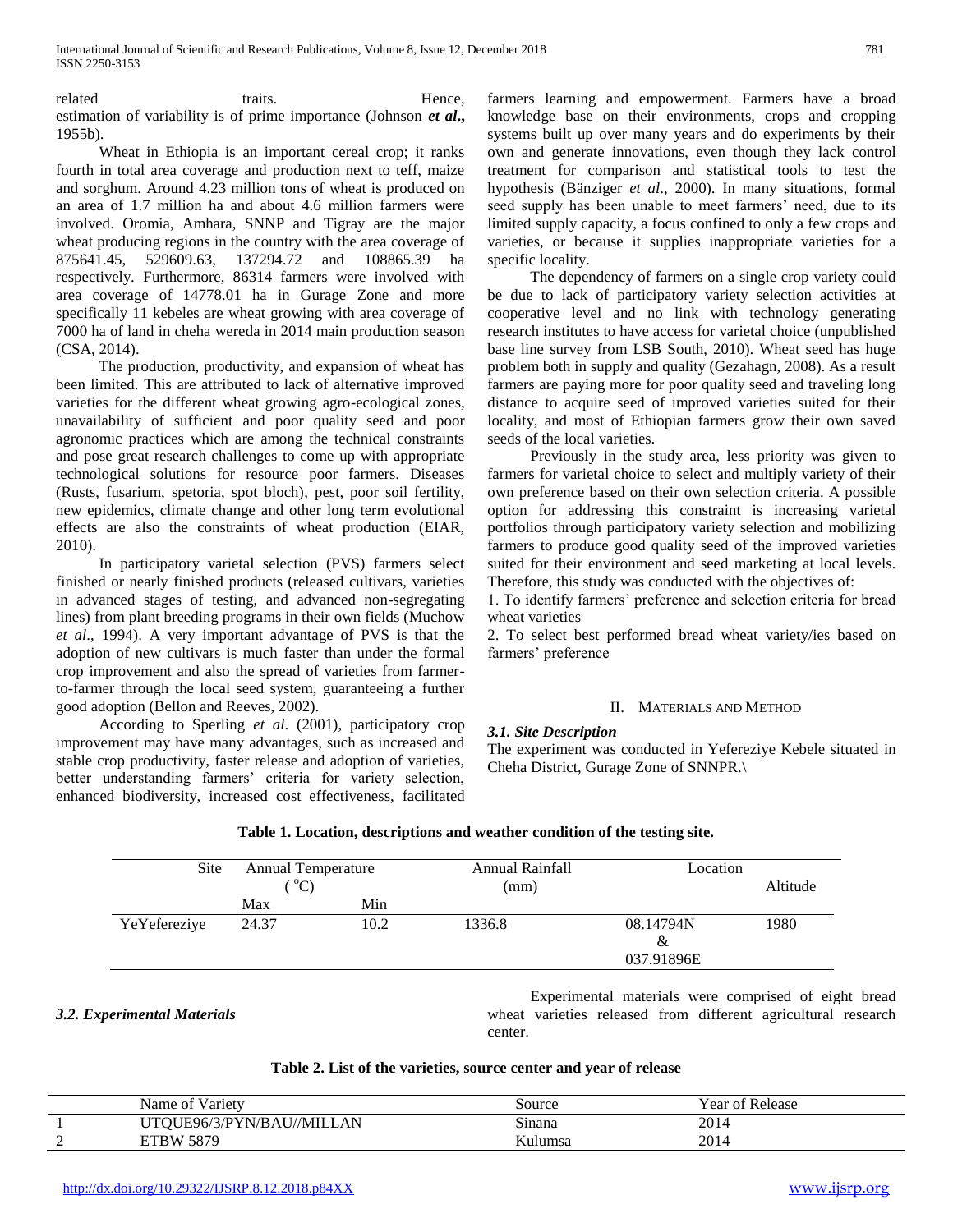| 3               | Hoggana   | Kulumsa | 2011 |  |
|-----------------|-----------|---------|------|--|
| $\overline{4}$  | Hulluka   | Kulumsa | 2012 |  |
|                 | Mekelle-4 | Mekelle | 2013 |  |
| <sub>0</sub>    | Mekelle-2 | Mekelle | 2011 |  |
| $\mathbf{\tau}$ | Alidoro   | Holleta | 2007 |  |
| 8               | Digelu    | Kulumsa | 2005 |  |
|                 |           |         |      |  |

## *3.3. Experimental Design and Field Management Practices*

 The varieties were sown in early July 2016 main cropping season. The experiment was conducted using mother-baby methodology approach. Randomized complete block design (RCBD) was used with three replications. The mother trail was conducted at the main testing site whereas the baby trials were conducted at three selected farmers' field under their own cultural practices. Thus, each farmer's field was considered as replication. The varieties were randomized in each replicated field. plot size was  $9m^2$  (3mx3m) and seeds were sown at spacing of 20 cm between rows. Distance of 1m and 0.5m was left between each block and each plot, respectively.

 Fertilizers (both Urea and NPS) was applied at the rate of 150 and 100 kg/ha respectively, full dose of  $P_2O_5$  and half dose of N was applied at the time of planting and the remaining half dose of N at the time of tillering. Seed was sown at the rate of 150Kg/ha. Seed and fertilizer was drilled uniformly by hand. The experimental field was kept clean from weeds through hand weeding.

## *3.4. Data collection*

 Data was collected on the following attributes from the central 12 rows in each plot.

 1. Days to heading (DTH): recorded as the number of days from sowing to the stage where 75% of the spikes have fully emerged.

 2. Days to maturity (DTM): The number of days from sowing to the stage when 90% of the plants in a plot have reached physiological maturity.

 3. Grain filling period (GFP): recorded as the number of days from heading to maturity.

 4. Grain yield (GY): Grain yield in grams obtained from the central four rows of each plot was converted to kilograms per hectare at moisture content of 12.5%.

 5. 1000-kernel weight (TKW): Weight of 1000 seeds in gram.

 6. Above Ground Biomass (AGB): The total above ground parts of plants in the four central rows was harvested and weighed in grams

 7. Harvest index (HI): On a plot basis, the ratio of dried grain weight to the dried above ground biomass weight multiplied by 100

 Additionally, Ten plants were randomly selected from the 12 central rows for recording the following growth and yield components of bread wheat varieties:

 1. Tillers/plant (TPP): The average number of tillers per plant

 2. Plant height (PHT): The average height from ground level to the tip of the spike in cm.

 3. Kernels per spike (KPS): The average number of kernels per spike

 4. Spikelet per spike (SkPS): The average number of spikelet's per spike.

 5. Spike length (SL): The average spike length from its base to the tip in cm.

 6. Spikes per plant (SPP): The average number fertile spikes per plant including tillers.

## *3.5. Participatory Varietal Selection*

## *3.5.1. Farmers' evaluation of bread wheat varieties*

 Farmers have evaluated bread wheat genotypes based on their selection criteria. Farmers' awareness creation was done before the field evaluation started. Farmer's field evaluation day for varietal selection was organized at different growth stages of the bread wheat crop. These are at the growth stages (which includes the vegetative, flowering and maturity stage) and at harvesting period for evaluating bread wheat varieties for yield, seed color, spike length, number of seeds per spike. 30 famers were selected and used to held the focus group discussion (FGD).

 The varieties were ranked based on both direct matrix ranking and pair-wise ranking techniques. Farmers interest in that each criterion was ranked from 1 to 5 (5 = excellent,  $4 =$ very good,  $3 = \text{good}$ ,  $2 = \text{poor}$  and  $1 = \text{very poor}$ . The ranking procedure was explained to participating farmers and the final ranking was done on consensus where differences were resolved through discussion (De Boef and Thijssen, 2007). Similar methodology has been used by Alebachew (2012) and Seifu et al. (2018) on wheat participatory varietal evaluation. In direct matrix ranking farmers have given rating of importance (a relative weight) of a selection criterion ranked from 1 to 3  $(3=$ very important,  $2=$  important and  $1=$  less important) and rating performance of a variety for each traits of interest (selection criteria) was given based on their level of importance on the basis of common agreement of evaluators'. The score of each variety was multiplied by the relative weight of a given character to get the final result and then added with the results of other characters to find out the total score of a given variety and their ranks (Seifu et al., 2018). In the case of pair-wise ranking the varieties were compared and ranked pair-wise (Alebachew, 2012).

## *3.6. Data Analysis*

 The data recorded was subjected to analysis of variance (ANOVA) using the statistical analysis software (SAS version 9.2) package for the following statistical procedures.

## *3.6.1. Analysis of variance*

 The analysis of variance was conducted using randomized complete block design (RCBD). Both direct matrix ranking and pair-wise ranking from the mother trail was calculated. Least significant difference (LSD) test was used to compare means at 5% probability level.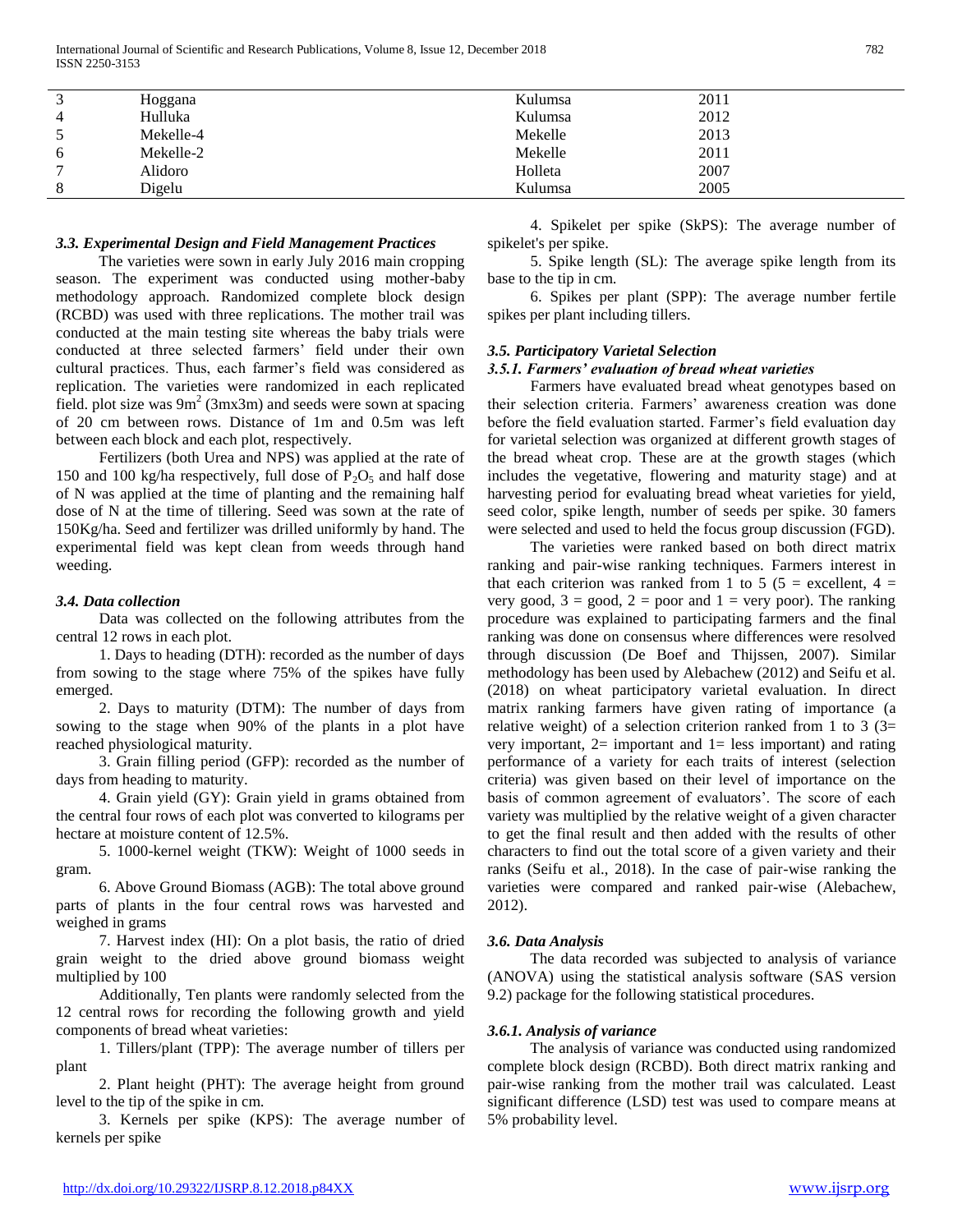## **ANOVA model**

 ANOVA of randomized complete block design was computed using the following mathematical model:

$$
Yij = \mu + rj + gi + \varepsilon ij,
$$

 $YU = \mu + rJ + gt + \varepsilon U,$ <br>Where: Y<sub>ij</sub> =the observed value of the trait Y for the i<sup>th</sup> genotype in  $j<sup>th</sup>$  replication

 $\mu$ = the general mean of trait Y

 $rj$  = the effect of  $j<sup>th</sup>$  replication

gi= the effect of  $i^{\text{th}}$  genotypes and

 εij= the experimental error associated with the trait y for the  $i<sup>th</sup>$  genotype in  $j<sup>th</sup>$  replication.

 Least significant Difference (LSD) and coefficient of variation in percent (CV in %) was computed for all characters using the statistical procedure described by Gomez and Gomez (1984).

LSD=  $\alpha$  (2σ<sup>2</sup>e/r)<sup>*1/2</sup>*</sup>

CV%=  $[(\sigma^2 e)^{1/2} / \overline{x})$  x100] where,  $\alpha$  = t- value at 5% and 1% probability level.

#### III. RESULT AND DISCUSSION

#### *4.1. Range and mean of characters*

 The analysis of variance (ANOVA) revealed that the parameters; spike length, plant height, spikelet per spike, days to heading and days to maturity were highly significantly different (p<0.01), whereas the parameters; above ground biomass and grain filling period were significantly different (p<0.05). However, spike per plant, kernels per spike, grain yield, harvest index and thousand kernel weight were not significantly different (Table 2).

 The highest spike length (9.15cm) was recorded from Alidoro variety whereas the lowest (6.28cm) was obtained from Hoggana. The highest plant height (84.88cm) was obtained from Alidoro whereas the lowest (66.57cm) was recorded from Mekelle 4. This indicates that Alidoro is the tallest variety and Mekelle 4 is the shortest as compared to all tested varieties. However, this result disagree with the report of Fanos and Tadeos, 2017 who reported non-significant difference among wheat varieties on plant height. The maximum value for spikelet per spike was recorded from Millan whereas the minimum value (6.30) was recorded from Mekele 4 (Table 1). The maximum number of tiller per plant (7.27) was recorded from Hoggana which was in statistical parity with Millan, ETBW 5879, Huluka and Mekelle 2 whereas the minimum number (5.77) was recorded from Mekelle 4. This result was in agreement with Asaye *et al.,* 2013 who reported significant difference among wheat varieties at Womberma district.

 The highest value for spikelet per spike (19.50) was recorded from Alidoro whereas the lowest value (14.37) was obtained from Millan. The maximum days to heading (45) was recorded from Digelu whereas the minimum days to heading (27.67) was recorded from Mekelle 2. This indicates that from the tested varieties Digelu took short period of time to reach heading stage whereas Mekelle 2 took prolonged period of time. The maximum period for maturity (94) was recorded from Digelu whereas the minimum days to maturity (71.67) was recorded from Mekelle 2 (Table 1). His result is in agreement

with the study of Fanos and Tadeos, 2017 who reported significant difference of wheat varieties for the parameter days to maturity. This showed that Mekelle 2 was early maturing whereas Digelu was late maturing variety compared to the other tested varieties.

 The maximum above ground biomass yield (5592.60g) was recorded from Alidoro whereas the minimum (2259.30g) was recorded from Mekelle 4. This indicates that Alidoro had the highest above ground biomass yield compared to the other tested varieties. The maximum period for grain filling (53.67) was recorded from Alidoro whereas the minimum period (40.67) was recorded from Mekelle 4 which was not statistically different with Mekelle 2. The shortest grain filling period recorded from Mekelle 2 might be due to the shortest period required by same variety to reach to heading stage.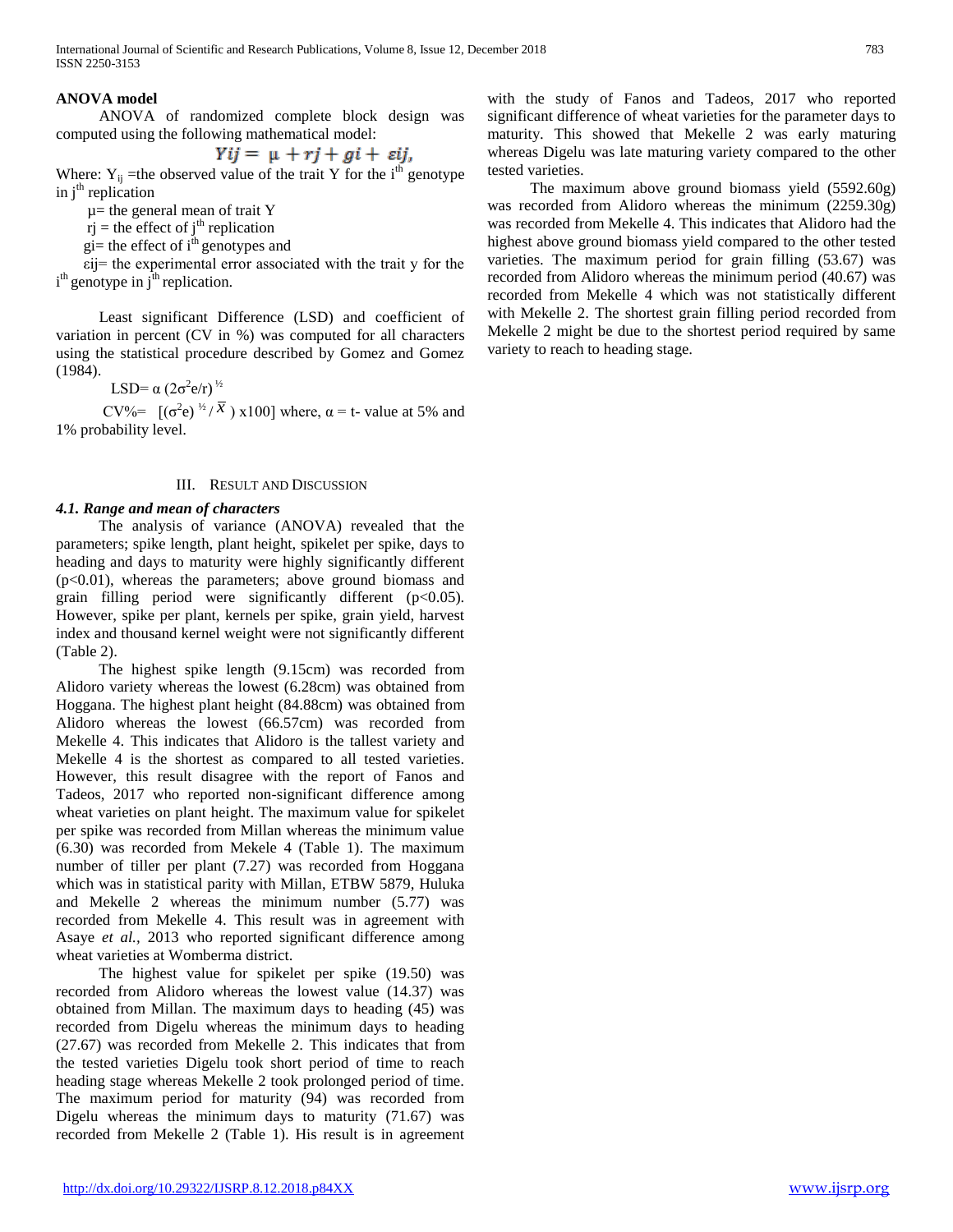International Journal of Scientific and Research Publications, Volume 8, Issue 12, December 2018 784 ISSN 2250-3153

| Genotype            | <b>SL</b>        | <b>SPP</b>      | <b>PH</b>       | <b>TPP</b>       | <b>SPKPS</b>      | <b>KPS</b>        | GY                  | AGB                 | HI               | <b>TKW</b>         | DH                 | DM              | <b>GFP</b>      |
|---------------------|------------------|-----------------|-----------------|------------------|-------------------|-------------------|---------------------|---------------------|------------------|--------------------|--------------------|-----------------|-----------------|
| <b>MILLAN</b>       | 8.29             | 7.70            | 75.99           | 7.13             | 14.37             | 47.73             | 1777.80             | 3592.60             | 0.49             | 45.00              | 35.00              | 77.33           | 42.33           |
| <b>ETBW</b><br>5879 | 7.62             | 7.53            | 70.11           | 7.00             | 14.73             | 51.53             | 2740.70             | 4814.80             | 0.58             | 45.00              | 36.00              | 82.00           | 46.00           |
| Hoggana             | 7.45             | 7.70            | 74.78           | 7.27             | 14.93             | 48.60             | 2333.30             | 4444.40             | 0.53             | 43.33              | 41.00              | 89.33           | 48.33           |
| Hulluka             | 7.77             | 7.00            | 71.28           | 6.47             | 15.73             | 54.63             | 2481.50             | 4814.80             | 0.51             | 43.33              | 33.00              | 81.67           | 48.67           |
| Mekelle-4           | 8.27             | 6.3             | 66.57           | 5.77             | 16.6              | 48.47             | 1037.10             | 2259.30             | 0.41             | 41.67              | 33.67              | 74.33           | 40.67           |
| Mekelle-2           | 8.31             | 6.8             | 73.73           | 6.30             | 15.13             | 47.70             | 2074.10             | 4074.10             | 0.50             | 43.33              | 27.67              | 71.67           | 44.00           |
| Alidoro             | 9.15             | 6.43            | 84.88           | 5.83             | 19.50             | 61.73             | 2888.90             | 5592.60             | 0.51             | 45.00              | 35.67              | 89.33           | 53.67           |
| Digelu              | 6.28             | 6.47            | 81.28           | 5.97             | 14.23             | 46.27             | 1740.70             | 2666.70             | 0.65             | 45.00              | 45.00              | 94.00           | 49.00           |
| CV <sub>0</sub>     | 6.57             | 15.74           | 5.60            | 17.25            | 7.50              | 13.62             | 31.24               | 29.02               | 14.05            | 6.14               | 5.69               | 3.8475          | 7.5625          |
| LSD 0.05            | 0.91             | 1.93            | 7.34            | 1.95             | 2.05              | 12.12             | 1167.50             | 2049.00             | 0.13             | 4.73               | 3.57               | 5.5559          | 6.1693          |
| Mean                | 7.89             | 6.99            | 74.83           | 6.47             | 15.65             | 50.83             | 2134.27             | 4032.41             | 0.52             | 43.96              | 35.88              | 82.46           | 46.58           |
| Range               | $9.15 -$<br>6.28 | $7.70-$<br>6.30 | 84.88-<br>66.57 | $7.27 -$<br>5.77 | $19.50-$<br>14.23 | $61.73-$<br>46.27 | 2888.90-<br>1037.10 | 5592.60-<br>2259.30 | $0.65 -$<br>0.41 | $45.00 -$<br>41.67 | $45.00 -$<br>27.67 | 94.00-<br>71.67 | 53.67-<br>40.67 |

**Table.3 The mean performance of bread wheat varieties for different characters for the mother trail at Yefereziye**

SL= spike length, SPP=spikelet per spike, PH= plant height, TPP= tiller per plant, SPKPS= spikelet per spike, KPS= kernel per spike, GY= grain yield, AGB= above ground biomass, HI= harvest index, TKW= thousand kernel weight, DH= days to heading, DM= days to maturity, GFP= grain filling period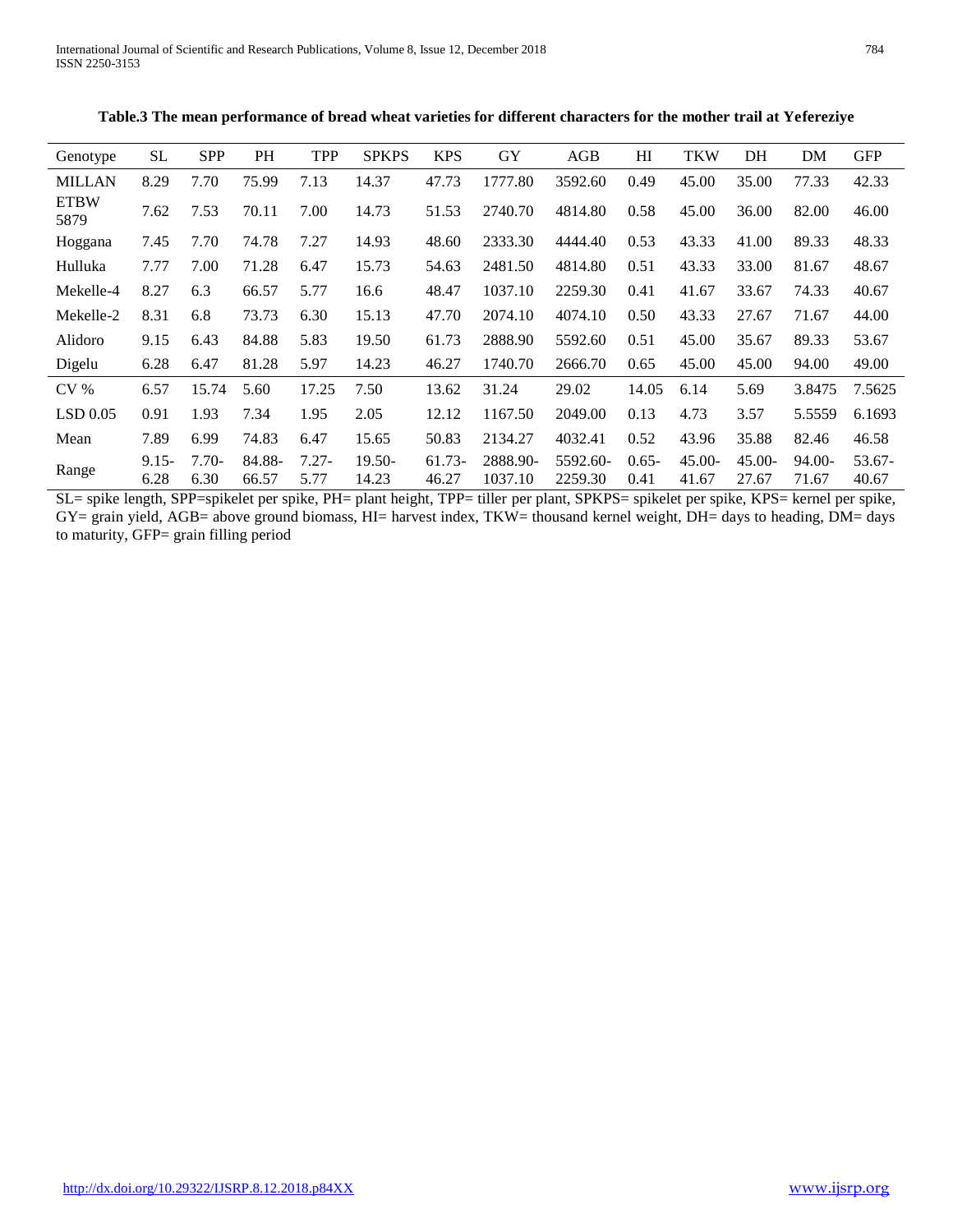ISSN 2250-3153

# *3.2. Analysis of Variance*

785

 The analysis of variance for different characters of bread wheat at Yefereziye is presented in Table 2. Genotypes differed highly significantly (p≤0.01) for spike length, plant height, spikes per spike, days to heading and days to maturity. Genotypes differed significant (p≤0.05) for above ground biomass and grain filling period. However, no significant difference was observed in tiller per plant, kernel per spike, grain yield, harvest index and thousand kernel weight. Khan (2013), observed non-significant differences among bread wheat genotypes for days to maturity, spike length, fertile tillers, spikelet per spike, grain per spike and grain yield per plot in which is similar with some of the traits with the present study.

| Source                 | $Rep(df=2)$ | SS gen      | $MS$ of gen (df=7)  | Error $(df=14)$ |
|------------------------|-------------|-------------|---------------------|-----------------|
| Spike length           | 1.97        | 14.77       | $2.11**$            | 2.08            |
| Spike per plant        | 9.19        | 7.20        | 1.028 <sup>NS</sup> | 1.21            |
| Plant height           | 376.60      | 745.10      | $106.44**$          | 17.56           |
| Tillers/plant          | 19.08       | 7.61        | $1.088^{NS}$        | 1.24            |
| Spikelet per spike     | 2.79        | 63.02       | $9.00**$            | 1.38            |
| Kernels per spike      | 30.60       | 553.83      | $79.12^{NS}$        | 47.93           |
| Grain yield            | 551399.3    | 7760317.64  | $1108617^{NS}$      | 444441.60       |
| Above ground biomass   | 2293735     | 27098274.30 | 3871182*            | 1368978.00      |
| Harvest index          | 0.000954    | 0.10        | $0.01478^{NS}$      | 0.01            |
| Thousand kernel weight | 7.29        | 32.29       | $4.613095^{NS}$     | 7.29            |
| Days to Heading        | 18.88       | 572.63      | 81.80**             | 4.16            |
| Days to maturity       | 26.54       | 1311.96     | 187.42**            | 10.07           |
| Grain filling period   | 13.79       | 370.50      | 52.93*              | 12.41           |

**Table. 4 Analysis of variance (ANOVA) for 13 bread wheat characters at Yefereziye site**

 Estimated range and mean is presented in (Tables 3) for the mother trail at Yefereziye. Wide ranges were recorded for grain yield, above ground biomass and days to heading. Based on the mean separation, the highest grain yield (2889.90kg/ha) was recorded from Alidoro, while the lowest yield (1037.10 kg/ha) was obtained from Mekele 4.

 The mean spike length of 7.89 with the range of 6.28-9.15, the mean spike per plant of 6.99 with the range of 6.30-7.70. The mean plant height 74.83 with the range of 66.57-84.88, the mean tiller per plant of 6.47 with the range of 5.77-7.27 and the mean spikelet per spike of 15.65 with the range of 14.23-19.50 were recorded. Moreover the mean kernel per spike of 50.83 with the range of 46.27-61.73, the mean grain yield of 2134.27 with the range of 1037.10-2888.90 and the mean above ground biomass of 4032.41 with the range of 2259.30-5592.60 were recorded. The mean harvest index of 0.52 with the range of 0.41-0.65, the mean thousand kernel weight of 43.96 with the range 41.67- 45.00, the mean days to heading of 35.88 with range of 27.67- 45.00, the mean days to maturity of 82.46 with the range of 71.67-94.00 and the mean grain filling period of 46.58 with the range of 40.67-53.67 were recorded.

## *3.3. Pair-wise ranking of bread wheat varieties*

 In pair-wise ranking each variety was compared in pair based up on farmers bread wheat selection criteria presented in (Table 6). The selected variety in pair comparison was counted and recorded as total score (Table 5).

 Pair-wise ranking performed by group of farmers at Yefereziye indicated that Alidoro, ETBW 5879 and Millan varieties had scored a total of 7, 6 and 5 values, respectively. However, the varieties Digelu, Huluka and Mekele 4 had scored 1,1 and 0 values, respectively (Table 3). Thus, pair wise ranking result performed by farmers showed that Alidoro is top ranked and first selected variety followed by ETBW5879, and Millan. However, the varieties Mekele 4, Digelu and Huluka were the least ranked and selected by the farmers. Because this variety was susceptible to disease and they were low yielder compared to the other tested varieties.

## *3.4. Direct matrix ranking of bread wheat varieties*

 From the bread wheat selection criteria listed in table 4, grain yield and disease resistance were proposed as very important for selection of bread wheat variety by the farmers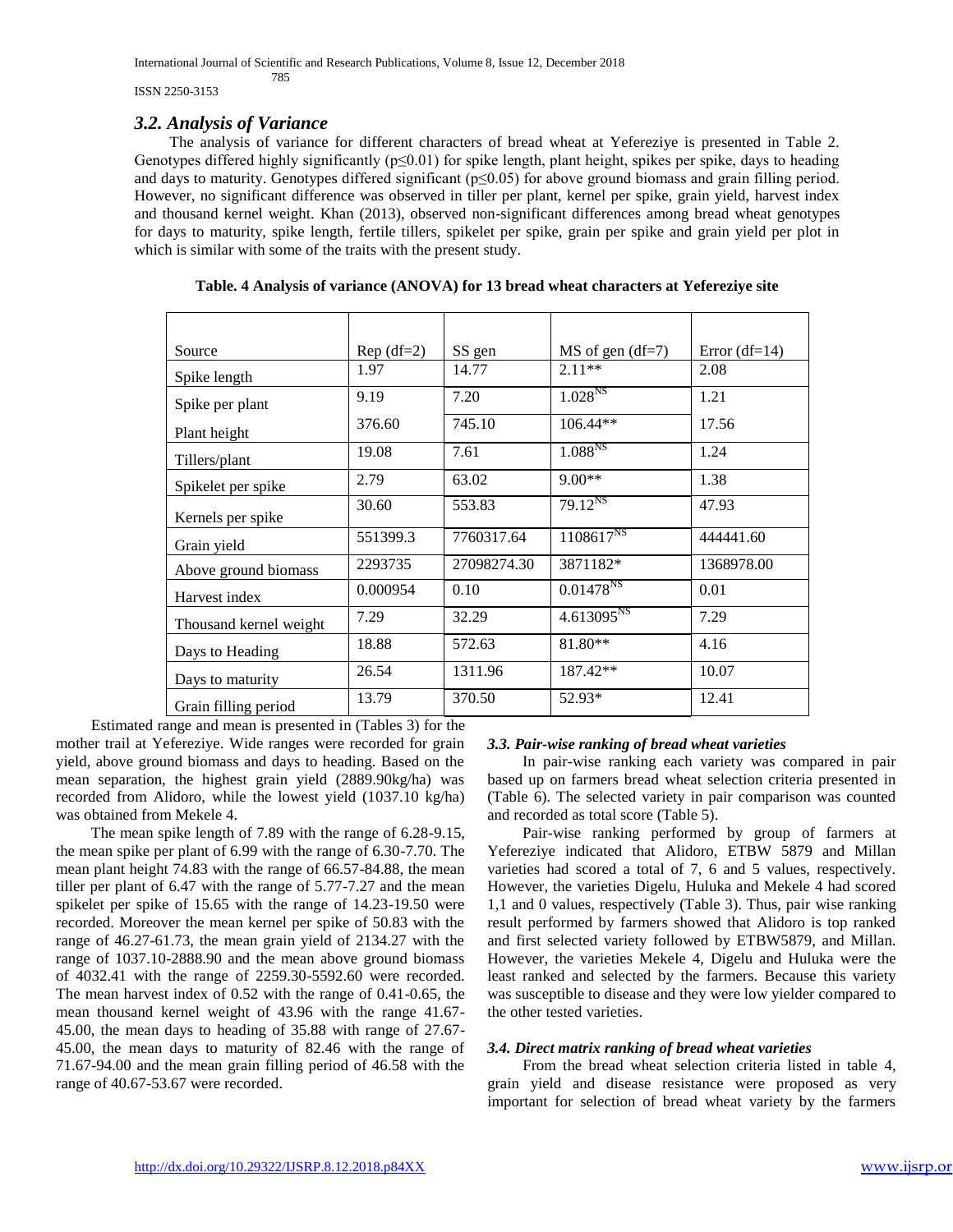(Table 4). This result is in agreement with varietal selection of rice reported by Sangay *et al* (2010) and wheat varietal selection reported by Alebachew (2012). Disease resistance was the other most important criteria for selection of bread wheat varieties, this is because stem rust, leaf rust and yellow rust is becoming a major threat in the study area, and the area becoming hot spot for the mentioned wheat diseases due to favorable environmental condition for disease occurrence.

 Tillering capacity and spike length were important criteria for selection of bread wheat varieties by the farmers. Because they do have valuable contribution for yield increment and for an increase in biomass yield. This is in harmony with increasing tillering capacity succinct with high yield of grain and biomass yield. In addition to this, seed color, seed size, seed uniformity and market value were also ranked as an important criteria for selection of bread wheat varieties by the farmers. However, plant height was given lower rank and is the least criteria for selection of bread wheat varieties by the farmers (Table 4).

 Farmers were made to identify and select the best bread wheat varieties for their agro-ecology. Farmers participatory variety selection (PVS) have significant contribution in increasing the option of wheat varieties for the farmers and to select the best one for an increase in yield and productivity of wheat. However, farmers did not have the opportunity for variety choice in the study area. This approach also coincides with the research finding of Sangay and Mahesh (2010), regarding participatory variety selection for increasing rice varietal diversity and Alebachew (2012) for wheat varietal selection.

 Generally, according to direct matrix ranking technique for selection of bread wheat varieties, Alidoro was selected at the first place with total score of 87, which was followed by ETBW5879, Millan, Mekelle 2, Hoggana, Huluka and Digelu with a total score of 85, 79, 72, 71, 59, 53 and ranked as  $2<sup>nd</sup>$ ,  $3<sup>rd</sup>$ ,  $4<sup>th</sup>$ ,  $5<sup>th</sup>$ ,  $6<sup>th</sup>$  and  $7<sup>th</sup>$ , respectively (Table 4). However, Mekelle 4 was the least selected variety by the farmers due to the fact that it is highly affected by disease.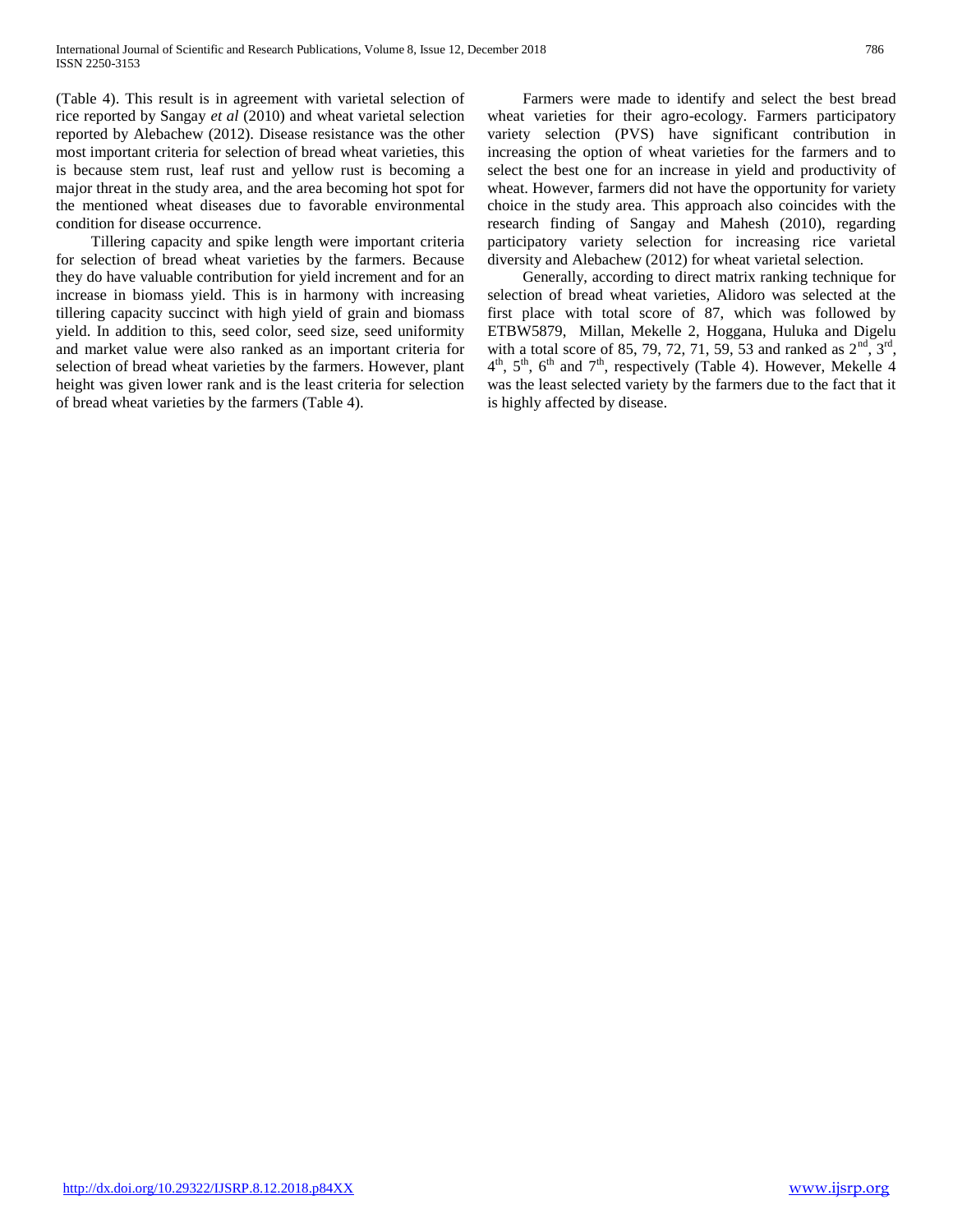| Varieties          | <b>ETBW 5879</b> | Millan  | Mekele 4 | Huluka   | Alidoro | Hoggana  | Mekele 2 | Digelu |
|--------------------|------------------|---------|----------|----------|---------|----------|----------|--------|
| <b>ETBW 5879</b>   |                  |         |          |          |         |          |          |        |
| Millan             | <b>ETBW 5879</b> |         |          |          |         |          |          |        |
| Mekele 4           | <b>ETBW 5879</b> | Millan  |          |          |         |          |          |        |
| Huluka             | <b>ETBW 5879</b> | Millan  | Huluka   |          |         |          |          |        |
| Alidoro            | Alidoro          | Alidoro | Alidoro  | Alidoro  |         |          |          |        |
| Hoggana            | <b>ETBW 5879</b> | Millan  | Hoggana  | Hoggana  | Alidoro |          |          |        |
| Mekele 2           | <b>ETBW 5879</b> | Millan  | Mekele 2 | Mekele 2 | Alidoro | Mekele 2 |          |        |
| Digelu             | <b>ETBW 5879</b> | Millan  | Digelu   | Huluka   | Alidoro | Hoggana  | Mekele 2 |        |
| <b>Total Score</b> | 6                | 5       | $\theta$ |          | 7       | 3        | 4        |        |

# **Table 5. Pair-wise ranking of bread wheat varieties by group of farmers at Yefereziye**

# **Table 6. Direct matrix ranking of bread wheat varieties by group of farmers' at Yefereziye**

| Selection criteria | Relative weight | <b>ETBW 5879</b> | Millan | Mekele 4 | Huluka | Alidoro | Hoggana | Mekele 2 | Digelu |
|--------------------|-----------------|------------------|--------|----------|--------|---------|---------|----------|--------|
| Grain yield        | 3               | (15)5            | (12)4  | (3)1     | (9)3   | (15)5   | (12)4   | (12)4    | (9)3   |
| Spike length       | 2               | (6)3             | (6)3   | (2)1     | (6)3   | (10)5   | (6)3    | (6)3     | (6)3   |
| Plant height       |                 | (3)3             | (3)3   | (2)2     | (4)4   | (5)5    | (3)3    | (4)4     | (3)3   |
| Tillering capacity | 2               | (8)4             | (6)3   | (2)1     | (6)3   | (10)5   | (6)3    | (6)3     | (6)3   |
| Disease resistance | 3               | (15)5            | (12)4  | (3)1     | (12)4  | (15)5   | (12)4   | (12)4    | (3)1   |
| Seed color         | 2               | (10)5            | (10)5  | (4)2     | (4)2   | (6)3    | (8)4    | (8)4     | (6)3   |
| Seed size          | 2               | (8)4             | (10)5  | (4)2     | (6)3   | (10)5   | (8)4    | (8)4     | (4)2   |
| Market value       | 2               | (10)5            | (10)5  | (6)3     | (4)2   | (6)3    | (8)4    | (8)4     | (8)4   |
| Seed uniformity    | 2               | (10)5            | (10)5  | (6)3     | (8)4   | (10)5   | (8)4    | (8)4     | (8)4   |
| Total score        |                 | 85               | 79     | 32       | 59     | 87      | 71      | 72       | 53     |
| Rank               |                 | $\overline{2}$   | 3      | 8        | 6      |         | 5       | 4        | 7      |

Note: Total number of Participants (Farmers) are 30 (male=20, female=10)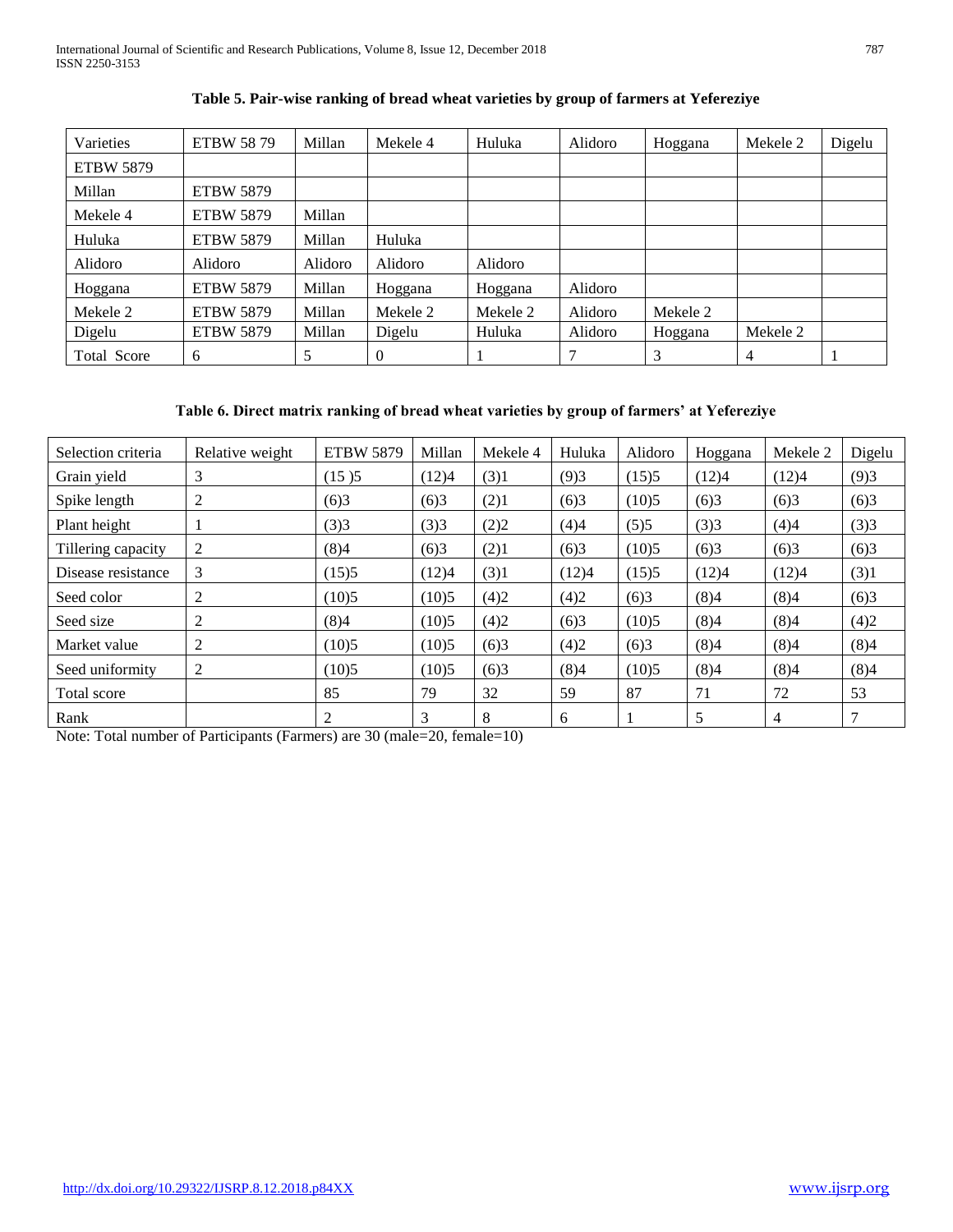Rating of performance of a variety for a selection criteria: 5=excellent, 4=very good, 3=good, 2=poor, and 1=very poor. Relative weight of a selection criteria: 3=Very important, 2=Important 1=less important

 In pair wise ranking at Yefereziye, Alidoro, Millan and ETBW5879 were considered as best varieties, whereas Digelu, Huluka and Mekele 4 were the least preferred varieties by farmers (Table 3). According to direct matrix ranking at Yefereziye, Alidoro, ETBW 5879 and Millan varieties were considered as best followed by Mekele 2, Hoggana and Huluka. However, Mekele 4 and Digelu varieties were the least preferred ones because of their less resistance to diseases (Table 4).

 Grain yield and disease resistance were proposed as very important criteria as indicated in (Table 4). Grain yield was considered as the most selection criteria for each bread wheat varieties and this is also in agreement with varietal selection of rice reported by Sangay *et al* (2010) and Alebachew (2012) for wheat varietal selection. The second most important selection criteria was disease resistance because stem and leaf rust is becoming a major threat in most wheat growing areas including the study area. Especially, cheha wereda is a hot spot area for various diseases which is related to the warm and humid weather condition of the environments. In view of this disease resistance was important selection criteria that were suggested by farmers.

 Tillering capacity and spike length were ranked as one of important criteria that would have valuable contribution for yield. This is in harmony with increasing tillering capacity succinct with high potential of yield and biomass. Seed color, seed size, market value and seed uniformity also were ranked as one of important criteria. However, plant height was given lower rank by farmers.

 As described above farmers were able to identify and select the best wheat varieties for their agro-ecology. From the research finding the approach of PVS have significant contribution in increasing the option of wheat varieties because farmers did not have choice of variety before. This approach also coincides with the research finding of Sangay and Mahesh, (2010), regarding participatory variety selection for increasing rice varietal diversity and Alebachew (2012) for wheat varietal selection.

## IV. CONCLUSION

 South nation, nationality people region especially Cheha, Ezha, Gumer and Sodo districts are potential for wheat production in Ethiopia. However, due to lack of promising released wheat varieties for those areas the farmers were not able to obtain varietal options. In the last few years, a number of promising wheat varieties were released but not reached to farmers. In order to tackle this problem, it is imperative to evaluate the performance of bread wheat varieties in the highland ecosystems with involvement of farmers in the varietal selection for sustainable technology dissemination and faster adoption of improved varieties.

 Accordingly, eight released bread wheat varieties were tested at Yefereziye research site which is located in Cheha district, Gurage zone. With the objective of to identify appropriate and farmer preferred bread wheat varieties

under participatory variety selection trials using farmers' selection criteria. The analysis of variance showed that genotypes differed highly significantly (p≤0.01) at Yefereziye in spike length, plant height, spikes per spike, days to heading and days to maturity. Genotypes differed significantly ( $p \le 0.05$ ) in above ground biomass and grain filling period. However, genotypes did not differed significantly for tiller per plant, kernel per spike, grain yield, harvest index and thousand kernel weight.

 In pair wise and direct matrix ranking result performed by farmers showed that Alidoro is top ranked and first selected variety followed by ETBW5879, and Millan. Grain yield and disease resistance were proposed as very important for selection of bread wheat variety by the farmers. Generally, the approach of PVS is the most practical and reliable way for bread wheat technology generation, popularization and dissemination.

#### ACKNOWLEDGEMENT

We would like to thank Wolkite University for financial support, giving the opportunity to use research field, allocating the required labor, materials for field work and vehicle for the research field supervision.

#### CONFLICT OF INTEREST

There is no conflict of interest between the authors or anybody else

#### **REFERENCES**

- [1] Alebachew, H. (2012). Participatory and Performance Evaluation of Improved Bread wheat Varities in Degua Tembien and Ofla woredas of Tigray Region , Ethiopia (*Triticum aestivum* L.) MSc Thesis Haramaya University, School of Graduate studies Haramaya Ethiopia.
- [2] Almekinders, C.J.M., Thiele, G. and. Danial, D.L. (2006). Can cultivars from participatory plant breeding improve seed provision to small-scale farmers. *Euphytica,* 153: 363-372.
- [3] Asaye Demelash L., Tadesse Desalegn and Getachew Alemayehu. (2013). Participatory varietal selection of bread wheat (*Triticum aestivum* L.) genotypes at Marwold Kebele, Womberma Woreda, West Gojam, Ethiopia. African journal of agricultural research. Vol.9(3),pp.327-333
- [4] Ashby, J.A. and Lilja, N. (2004). Participatory Research: Does it work? Evidence from Participatory Plant Breeding. In: New directions for a diverse planet. Proceedings of the 4th International Crop Science Congress, 26, September to October 1, 2004. Brisbane, Austria. Published on CDROM.
- [5] Bänziger, M.; G.O. Edmeades; D. Beck and M. Bellon. (2000). Breeding for drought and nitrogen stress tolerance in maize: From theory to practice. CIMMYT, pp.68.
- [6] Bellon, M. R. and Reeves, J. (2002). Quantitative Analysis of Data from Participatory Methods in Plant Breeding. *Agricultural Economics,* 103: 233-244. .
- [7] CSA (Central Statistics Authority). (2014). Agricultural Sample Survey. Report on Area, Production and Yield of Meher Season Crops for Private Peasant Holdings. Statistical Bulletin 532, CSA, Addis Ababa, Ethiopia.